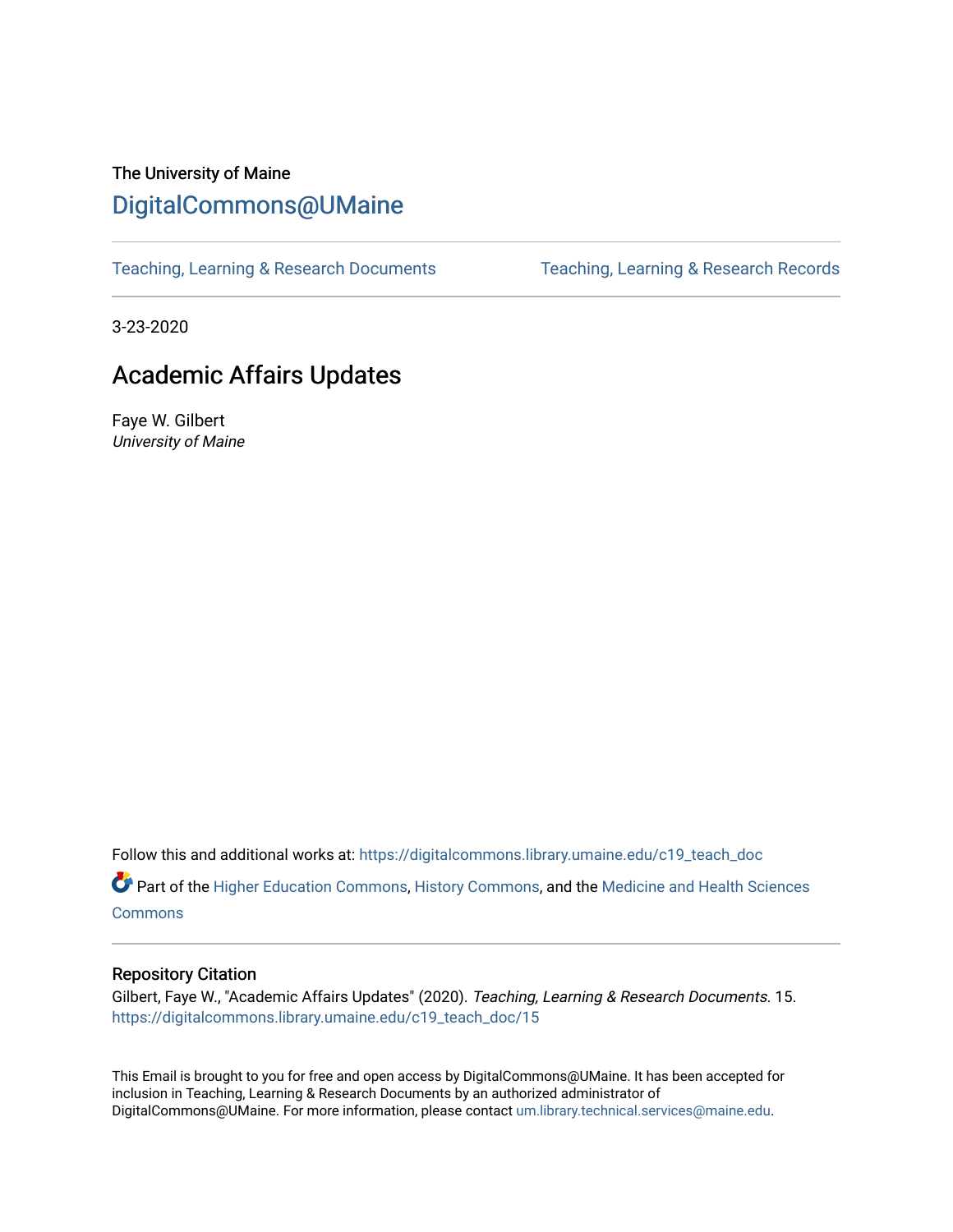

**Matthew Revitt <matthew.revitt@maine.edu>**

## **Note from the Provost as we Re-engage** 1 message

**UMaine Provost** <umprovost@maine.edu> Mon, Mar 23, 2020 at 7:57 AM Reply-To: UMaine Provost <umprovost@maine.edu> To: UM-EMPLOYEES@lists.maine.edu

Dear faculty and staff:

Thank you for your diligence and energy in responding to the COVID-19 crisis. You are working remotely, where possible, maintaining 6 feet of distance from others, and staying home when you feel sick. Wednesday is the official day we re-engage our students for the remainder of this term to help them complete spring 2020. A few thoughts and reminders:

- You are allowed to come to campus to videotape class sessions from a classroom or office. You should work remotely, if you can, to make space for those who must access materials from their offices or classrooms. You may need to contact custodial services (581.2649) to make arrangements to have a building or classroom unlocked at a specific time. On the weekends, you can call UMaine Police Department dispatch, 581.4040, to make arrangements in advance to gain access to buildings or classrooms. If you are on campus, please continue to observe social distancing and have no more than 10 people in a space. Try to develop options that work from remote locations. The University of Maine is not closed at this time.
- If you need assistance, we are here to help. The University of Maine System is engaged in: acquiring laptops; providing access to Labster, which is a wonderful resource and now available to you (ask CITL for assistance if you have interest); arranging for remote access to key software packages; working at the state level for support to complete clinical rotations; and responding to other requests and challenges to ease tasks. Expect to hear about online proctoring for exams through Blackboard in the next few days. Please reach out if you feel you have a roadblock that would prevent students from completing a course this term.
- Please consider with compassion those students who will not have access to the internet. Parking lots for libraries, buildings on campuses and Cooperative Extension locations may provide a way for students to access WiFi, if they have laptops and can sit in their vehicles. If you can tape sessions or provide notes, that could also be helpful. If you can ask them for mailing addresses, you may be able to send them assignments and receive their work back in the mail. Try to assess the extent to which students are engaged with you.
- If you have a means of knowing which students are not engaging at all in your classes, we should be able to help contact them to see what types of assistance they may need to complete the term. Please ask.
- The pass/fail option will be in effect April 10-May1, 2020. Student Records will send an email that students can use to select this option. It will then appear on your final grade roster. Even if a student is failing a class, the pass/fail option would not include that grade in the GPA, so the pass/fail option may help some students complete this term.
- The Faculty Senate is working on extending the deadline for withdraw-passing as well, and that should be announced in a couple weeks. We hope to get students engaged in finishing